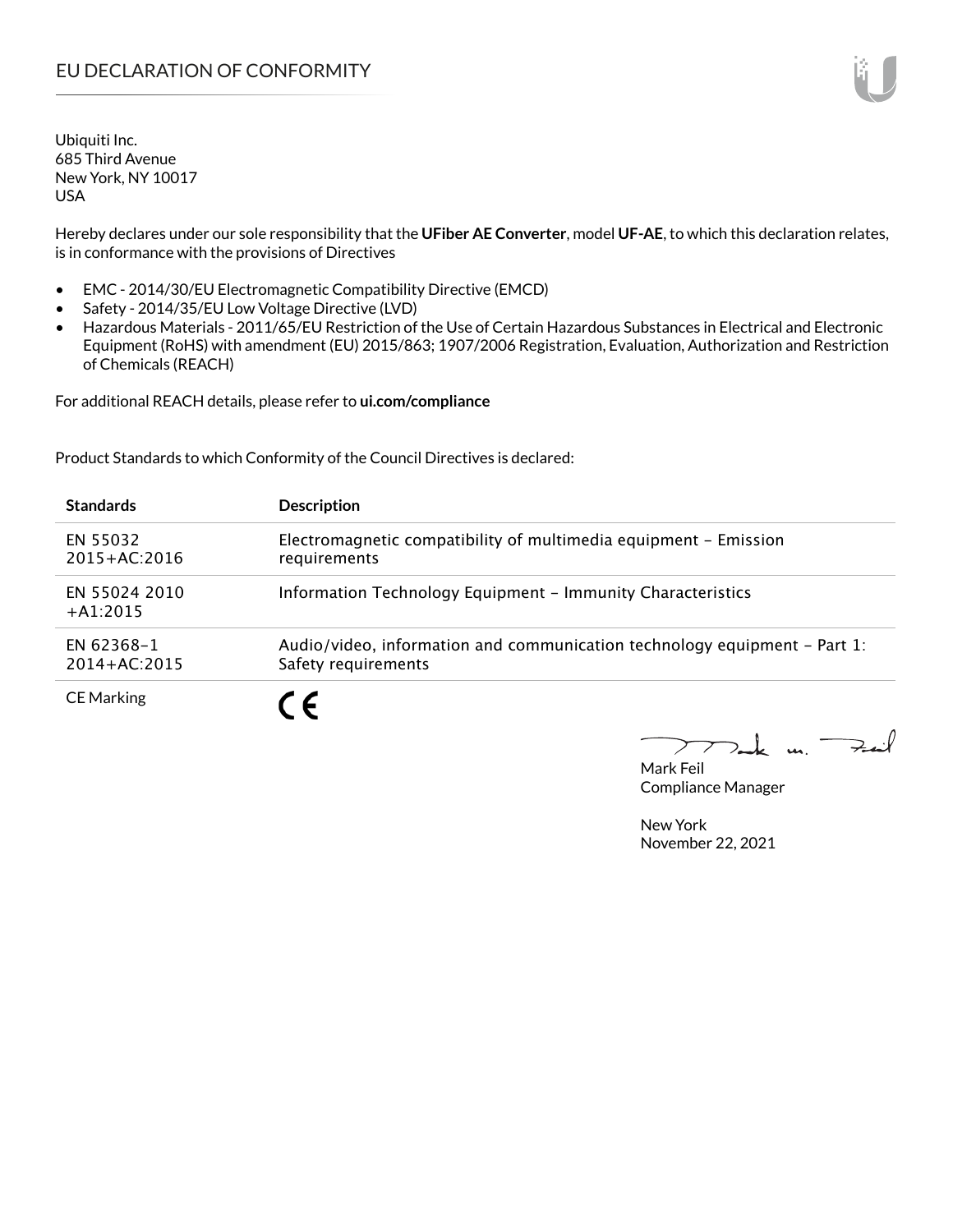### **UF-AE**

#### **български** [Bulgarian]

С настоящото Ubiquiti декларира, че това устройство UF-AE е в съответствие със съществените изисквания и други приложими разпоредби на Директиви 2014/30/ЕС, 2014/35/ЕС.

#### **Hrvatski** [Croatian]

Ubiquiti ovim putem izjavljuje da je ovaj uređaj UF-AE sukladan osnovnim zahtjevima i ostalim bitnim odredbama Direktiva 2014/30/EU, 2014/35/EU.

#### **Čeština** [Czech]

Ubiquiti tímto prohlašuje, že toto UF-AE zařízení, je ve shodě se základními požadavky a dalšími příslušnými ustanoveními směrnic 2014/30/EU, 2014/35/EU.

#### **Dansk** [Danish]

Hermed, Ubiquiti, erklærer at denne UF-AE enhed, er i overensstemmelse med de væsentlige krav og øvrige relevante krav i direktiver 2014/30/EU, 2014/35/EU.

#### **Nederlands** [Dutch]

Hierbij verklaart Ubiquiti, dat deze UF-AE apparaat, in overeenstemming is met de essentiële eisen en de andere relevante bepalingen van richtlijnen 2014/30/EU, 2014/35/EU.

#### **English**

Hereby, Ubiquiti, declares that this UF-AE device, is in compliance with the essential requirements and other relevant provisions of Directives 2014/30/EU, 2014/35/EU.

#### **Eesti keel** [Estonian]

Käesolevaga Ubiquiti kinnitab, et antud UF-AE seade, on vastavus olulistele nõuetele ja teistele asjakohastele sätetele direktiivide 2014/30/EL, 2014/35/EL.

#### **Suomi** [Finnish]

Täten Ubiquiti vakuuttaa, että tämä UF-AE laite, on yhdenmukainen olennaisten vaatimusten ja muiden sitä koskevien direktiivien 2014/30/EU, 2014/35/EU.

#### **Français** [French]

Par la présente Ubiquiti déclare que l'appareil UF-AE, est conforme aux exigences essentielles et aux autres dispositions pertinentes des directives 2014/30/UE, 2014/35/UE.

#### **Deutsch** [German]

Hiermit erklärt Ubiquiti, dass sich dieses UF-AE Gerät, in Übereinstimmung mit den grundlegenden Anforderungen und den anderen relevanten Vorschriften der Richtlinien 2014/30/EU, 2014/35/EU befindet.

#### **Ελληνικά** [Greek]

Δια του παρόντος, Ubiquiti, δηλώνει ότι αυτή η συσκευή UF-AE, είναι σε συμμόρφωση με τις βασικές απαιτήσεις και τις λοιπές σχετικές διατάξεις των οδηγιών 2014/30/ EE, 2014/35/EE.

#### **Magyar** [Hungarian]

Ezennel Ubiquiti kijelenti, hogy ez a UF-AE készülék megfelel az alapvető követelményeknek és más vonatkozó 2014/30/EU, 2014/35/EU irányelvek rendelkezéseit.

#### **Íslenska** [Icelandic]

Hér, Ubiquiti, því yfir að þetta UF-AE tæki er í samræmi við grunnkröfur og önnur viðeigandi ákvæði tilskipana 2014/30/ESB, 2014/35/ESB.

#### **Italiano** [Italian]

Con la presente, Ubiquiti, dichiara che questo dispositivo UF-AE, è conforme ai requisiti essenziali ed alle altre disposizioni pertinenti delle direttive 2014/30/UE, 2014/35/UE.

#### **Latviešu valoda** [Latvian]

Ar šo, Ubiquiti, deklarē, ka UF-AE ierīce, ir saskaņā ar būtiskajām prasībām un citiem attiecīgiem noteikumiem Direktīvās 2014/30/ES, 2014/35/ES.

#### **Lietuvių kalba** [Lithuanian]

Ubiquiti deklaruoja, kad šis UF-AE įrenginys atitinka esminius reikalavimus ir kitas 2014/30/ES, 2014/35/ES Direktyvų nuostatas.

#### **Malti** [Maltese]

Hawnhekk, Ubiquiti, tiddikjara li dan il-mezz UF-AE huwa konformi mar-rekwiżiti essenzjali u dispożizzjonijiet rilevanti oħrajn ta 'Direttivi 2014/30/UE, 2014/35/UE.

#### **Norsk** [Norwegian]

Herved Ubiquiti, erklærer at denne UF-AE enheten, er i samsvar med de grunnleggende kravene og andre relevante bestemmelser i direktivene 2014/30/EU, 2014/35/EU.

#### **Polski** [Polish]

Niniejszym, Ubiquiti, oświadcza, że urządzenie UF-AE, jest zgodny z zasadniczymi wymaganiami oraz pozostałymi stosownymi postanowieniami Dyrektyw 2014/30/UE, 2014/35/UE.

#### **Português** [Portuguese]

Ubiquiti declara que este dispositivo UF-AE, está conforme com os requisitos essenciais e outras disposições das Directivas 2014/30/UE, 2014/35/UE.

#### **Română** [Romanian]

Prin prezenta, Ubiquiti declară că acest dispozitiv UF-AE este în conformitate cu cerințele esențiale și alte prevederi relevante ale Directivelor 2014/30/UE, 2014/35/UE.

#### **Slovenčina** [Slovak]

Týmto Ubiquiti, prehlasuje, že toto UF-AE zariadenie, je v súlade so základnými požiadavkami a ďalšími relevantnými ustanoveniami smernice 2014/30/EÚ, 2014/35/EÚ.

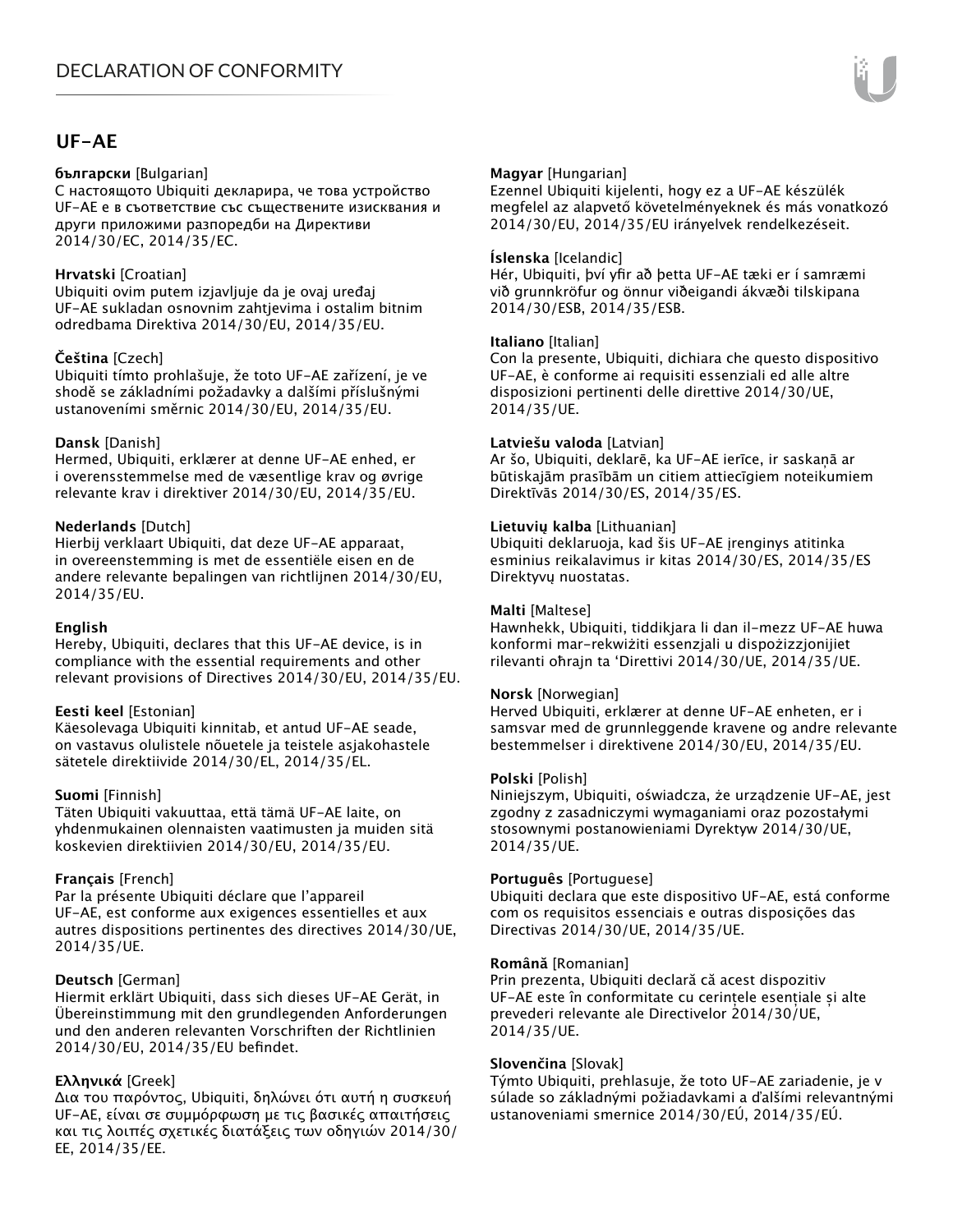#### **Slovenščina** [Slovenian]

Družba Ubiquiti izjavlja, da je naprava UF-AE v skladu z obveznimi zahtevami in drugimi ustreznimi določbami direktiv 2014/30/EU in 2014/35/EU.

#### **Español** [Spanish]

Por medio de la presente Ubiquiti declara que este dispositivo UF-AE, cumple con los requisitos esenciales y cualesquiera otras disposiciones aplicables o exigibles de las Directivas 2014/30/UE, 2014/35/UE.

#### **Svenska** [Swedish]

Härmed Ubiquiti, intygar att denna UF-AE enhet är i överensstämmelse med de väsentliga egenskapskrav och övriga relevanta bestämmelser som framgår av direktiven s2014/30/EU, 2014/35/EU.

#### **Accessories**:

https://www.ui.com/products/#default https://www.ui.com/products/#accessories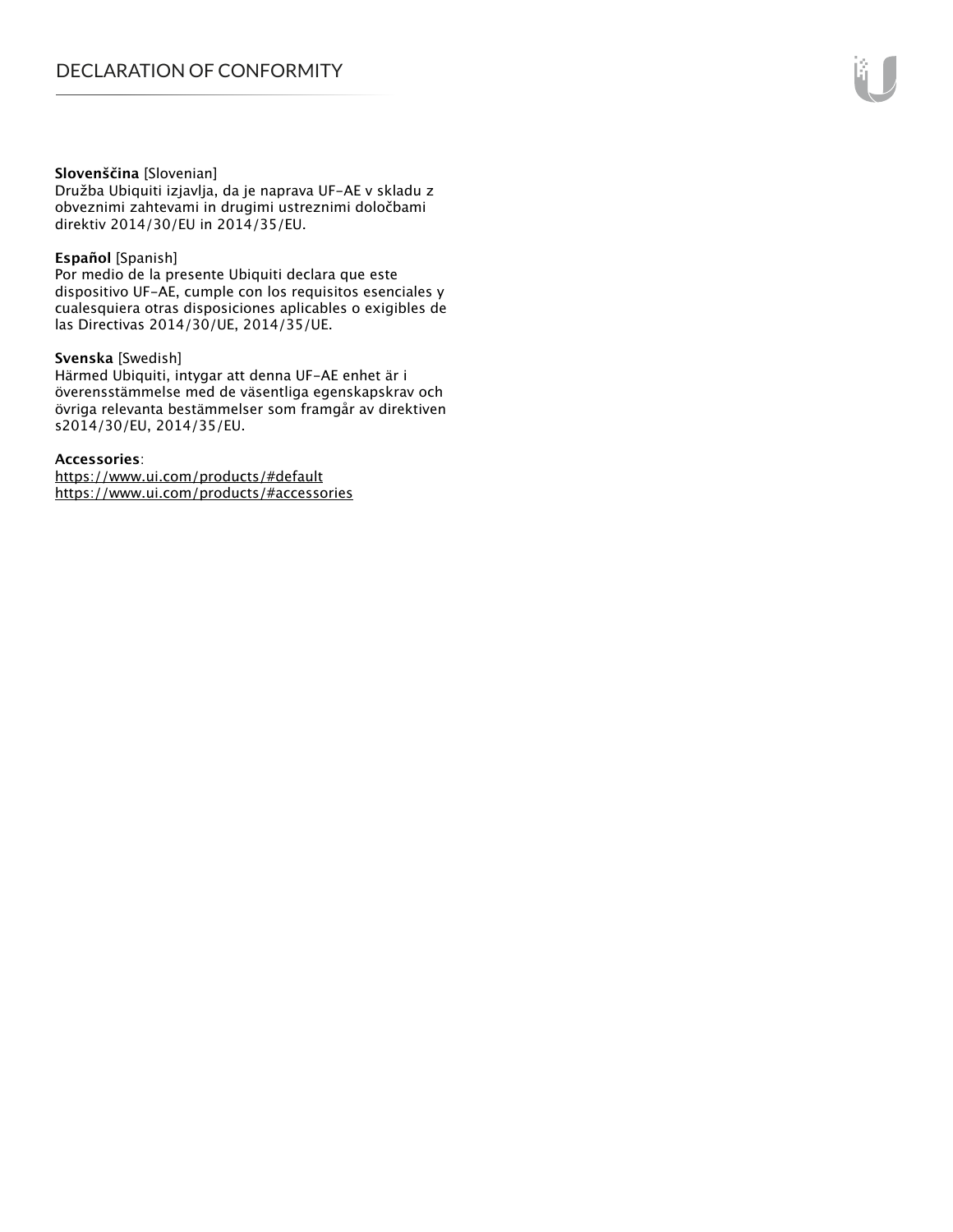Hereby declares under our sole responsibility that the **UFiber AE Converter**, model **UF-AE**, to which this declaration relates, is in conformance with the provisions of UK Regulations

- Electromagnetic Compatibility Regulations 2016
- Electrical Equipment (Safety) Regulations 2016
- Hazardous Materials The Restriction of the Use of Certain Hazardous Substances in Electrical and Electronic Equipment Regulations 2012; 1907/2006 Registration, Evaluation, Authorization and Restriction of Chemicals (REACH)

For additional REACH details, please refer to **ui.com/compliance**

Product Standards to which Conformity of the Council Directives is declared:

| <b>Standards</b>               | <b>Description</b>                                                                               |
|--------------------------------|--------------------------------------------------------------------------------------------------|
| EN 55032<br>$2015 + AC:2016$   | Electromagnetic compatibility of multimedia equipment - Emission require-<br>ments               |
| EN 55024 2010<br>$+41:2015$    | Information Technology Equipment - Immunity Characteristics                                      |
| EN 62368-1<br>$2014 + AC:2015$ | Audio/video, information and communication technology equipment – Part 1:<br>Safety requirements |
| <b>UKCA Marking</b>            | UK                                                                                               |

 $k$  un  $\rightarrow$ 

Mark Feil Compliance Manager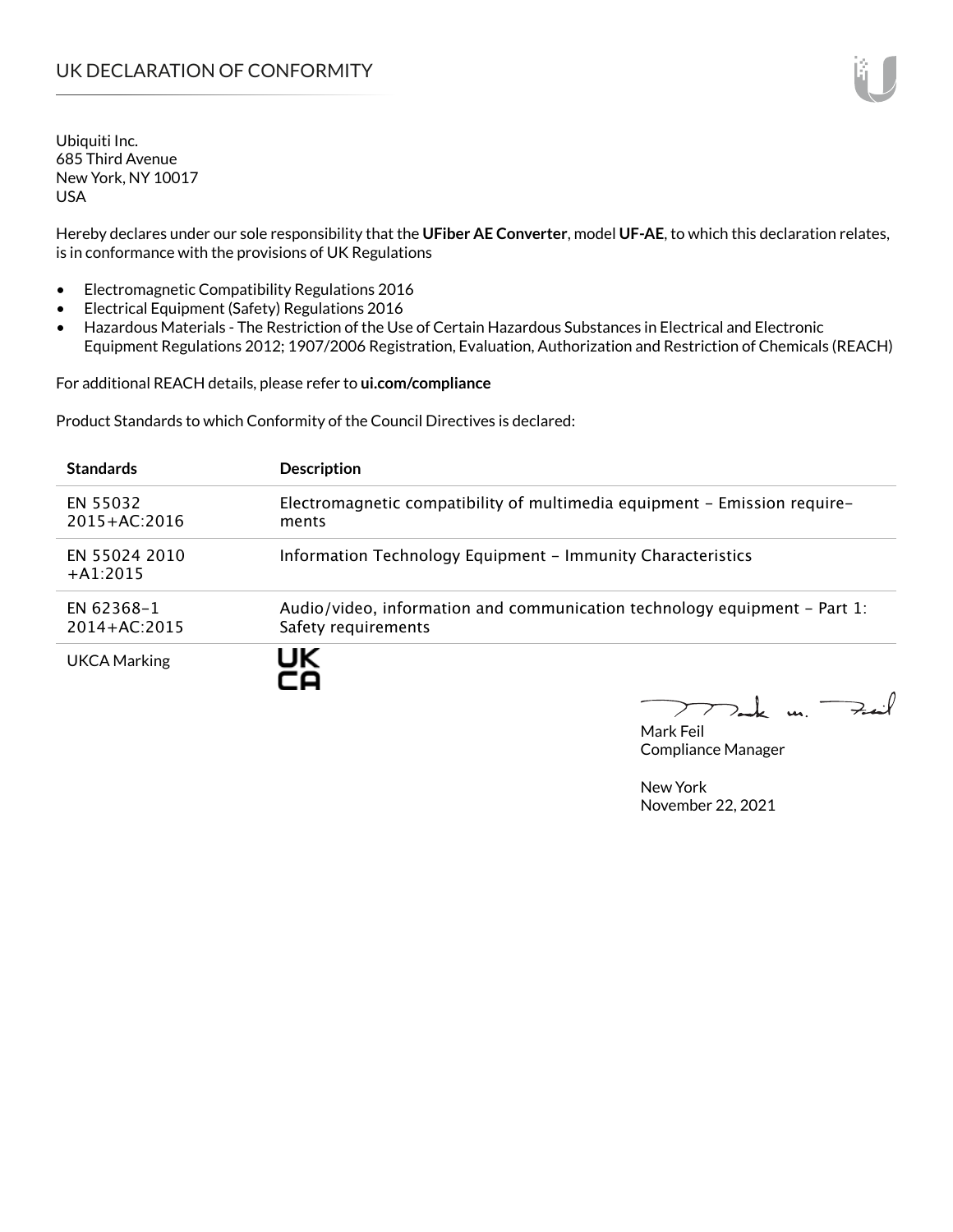# DICHIARAZIONE DI CONFORMITÀ UE ITALIAN ITALIAN

Ubiquiti Inc. 685 Third Avenue New York, NY 10017 USA

Con la presente dichiara sotto la propria esclusiva responsabilità che l' **UFiber AE Converter**, modello **UF-AE**, a cui si riferisce la presente dichiarazione, è conforme alle disposizioni delle Direttive

- EMC -2014/30/UE Direttiva sulla Compatibilità Elettromagnetica (EMCD)
- Sicurezza -2014/35/UE Direttiva sulla Bassa Tensione (LVD)
- Materiali Pericolosi -2011/65/UE Restrizione dell'uso di alcune Sostanze Pericolose nelle Apparecchiature Elettriche ed Elettroniche (RoHS) con emendamento (UE) 2015/863; 1907/2006 Registrazione, Valutazione, Autorizzazione e Restrizione delle Sostanze Chimiche (REACH)

Per ulteriori dettagli sul REACH, fare riferimento a **ui.com/compliance**

| <b>Standard</b>   | <b>Descrizione</b>                                                       |
|-------------------|--------------------------------------------------------------------------|
| EN 55032          | Compatibilità elettromagnetica delle apparecchiature multimediali —      |
| $2015 + AC:2016$  | Prescrizioni di Emissione                                                |
| EN 55024 2010     | Apparecchiature per la tecnologia dell'informazione – Caratteristiche di |
| $+A1:2015$        | immunità - Limiti e metodi di misura                                     |
| EN 62368-1        | Apparecchiature per la tecnologia audio/video, dell'informazione e della |
| $2014 + AC:2015$  | comunicazione - Parte 1: Requisiti di sicurezza                          |
| <b>CE Marking</b> |                                                                          |

 $k$  un  $\rightarrow$ 

Mark Feil Compliance Manager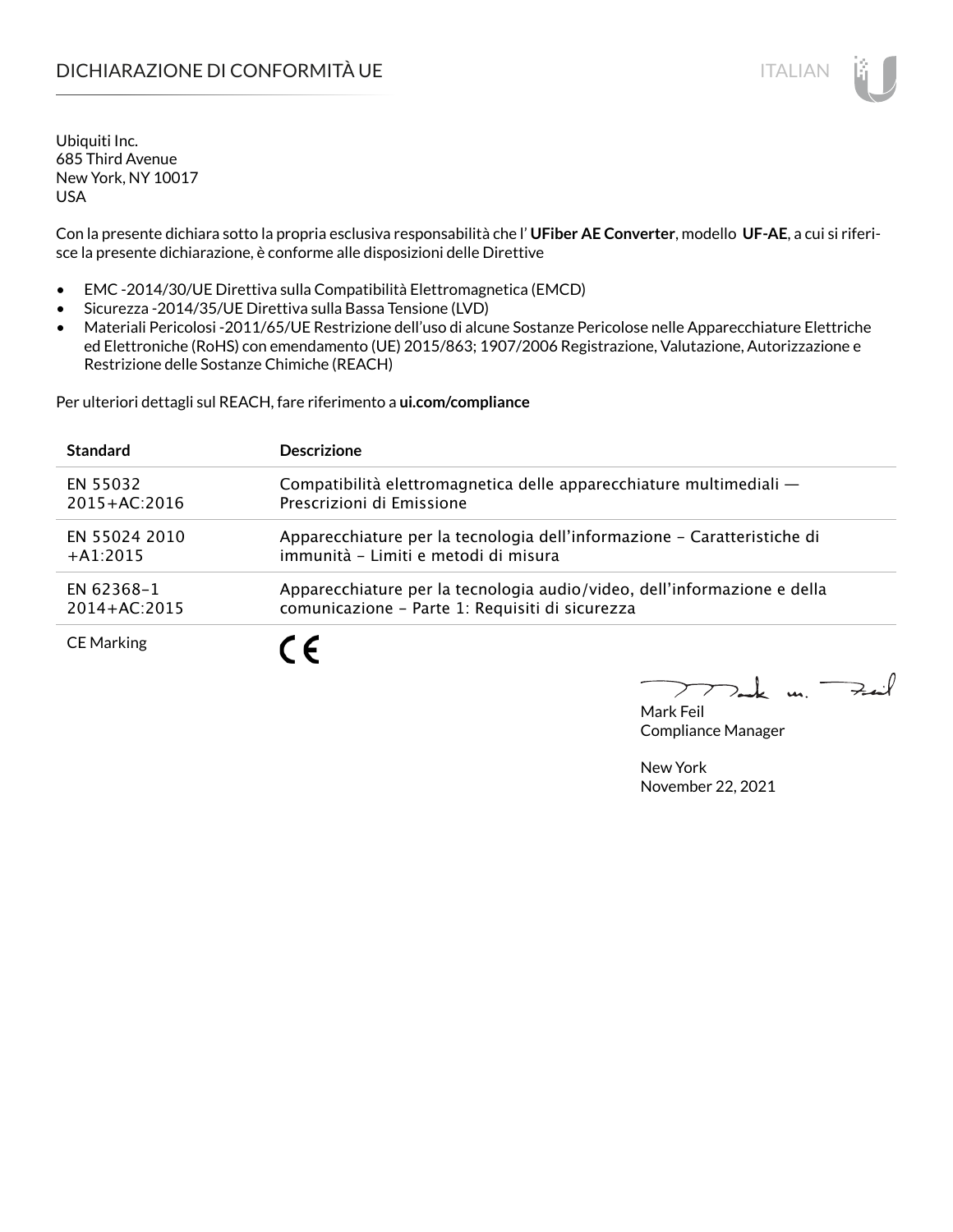# DÉCLARATION DE CONFORMITÉ UE EN ENCHANGEMENT DE CONFORMITÉ UNE ENCHANGEMENT DE CONFORMITÉ UNE ENCHANGEMENT DE

Ubiquiti Inc. 685 Third Avenue New York, NY 10017 USA

Déclare par la présente, sous notre seule responsabilité, que l'**UFiber AE Converter**, modèle **UF-AE**, auquel se rapporte cette déclaration, est conforme aux dispositions des Directives

- EMC -2014/30/EU Directive sur la Compatibilité Electromagnétique (EMCD)
- Sécurité -2014/35/EU Directive sur la Basse Tension (LVD)
- Matières dangereuses -2011/65/UE Restriction de l'utilisation de Certaines Substances Dangereuses dans les Equipements Electriques et Electroniques (RoHS) avec amendement (EU) 2015/863 ; 1907/2006 Enregistrement, Evaluation, Autorisation et Restriction des Produits Chimiques (REACH)

Pour plus de détails sur le règlement REACH, veuillez consulter le site **ui.com/compliance**

| <b>Normes</b>     | La description                                                           |
|-------------------|--------------------------------------------------------------------------|
| EN 55032          | Compatibilité électromagnétique des équipements multimédia — Exigences   |
| $2015 + AC:2016$  | d'émission                                                               |
| EN 55024 2010     | Appareils de traitement de l'information - Caractéristiques d'immunité - |
| $+A1:2015$        | Limites et méthodes de mesure                                            |
| EN 62368-1        | Equipements des technologies de l'audio/vidéo, de l'information et de la |
| $2014 + AC:2015$  | communication - Partie 1 : exigences de sécurité                         |
| <b>CE Marking</b> |                                                                          |

 $\Rightarrow$ .  $\ell$ m.

Mark Feil Compliance Manager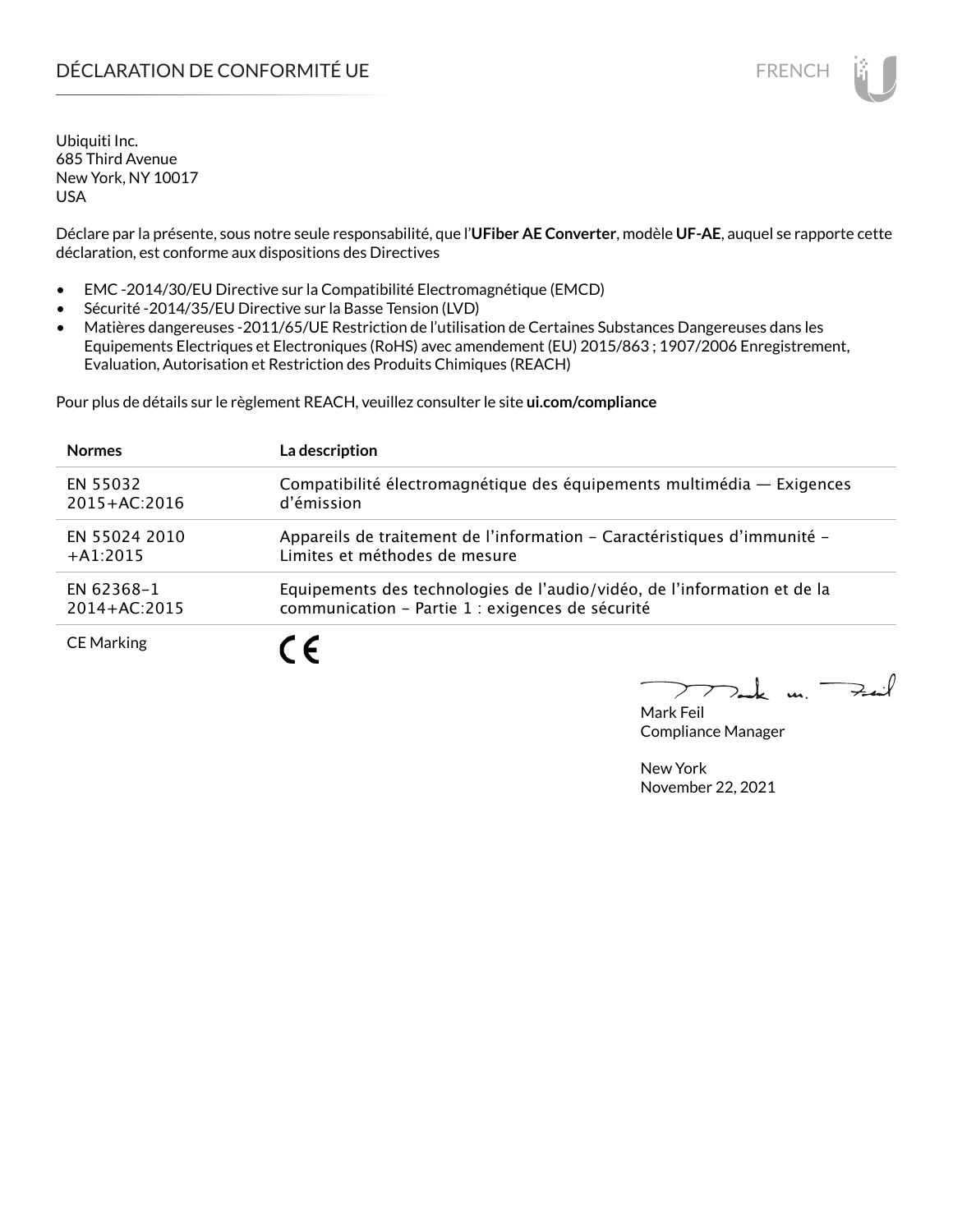Por la presente declaramos bajo nuestra exclusiva responsabilidad que el **UFiber AE Converter**, modelo **UF-AE**, al que se refiere esta declaración, es conforme con las disposiciones de las Directivas

- EMC -2014/30/Directiva de Compatibilidad Electromagnética de la UE (EMCD)
- Seguridad -2014/35/Directiva de Baja Tensión de la UE (LVD)
- Materiales Peligrosos -2011/65/UE Restricción de la Utilización de Determinadas Sustancias Peligrosas en Aparatos Eléctricos y Electrónicos (RoHS) con la enmienda (UE) 2015/863; 1907/2006 Registro, Evaluación, Autorización y Restricción de Sustancias Químicas (REACH)

Para más detalles sobre el REACH, consulte **ui.com/compliance**

| <b>Estándares</b>            | Descripción                                                                                                          |
|------------------------------|----------------------------------------------------------------------------------------------------------------------|
| EN 55032<br>$2015 + AC:2016$ | Compatibilidad electromagnética de equipos multimedia. Requisitos de emisión                                         |
| EN 55024 2010<br>$+A1:2015$  | Equipos de tecnología de la información - Características de inmunidad -<br>Límites y métodos de medida              |
| EN 62368-1<br>2014+AC:2015   | Equipos de audio y vídeo, de tecnología de la información y de la comunicación<br>- Parte 1: Requisitos de seguridad |
| <b>CE Marking</b>            | 7 C                                                                                                                  |

Mark Feil Compliance Manager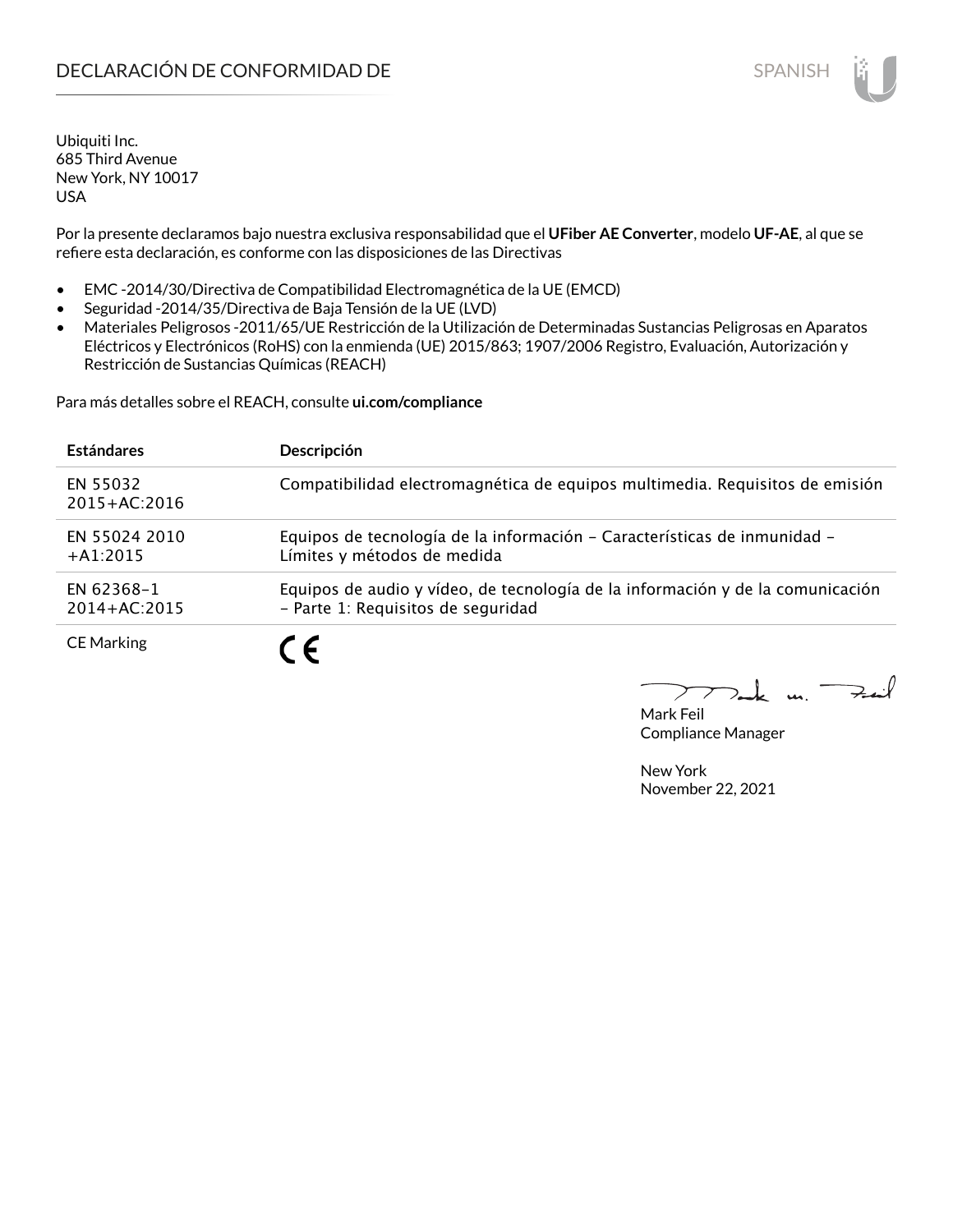### DECLARAȚIA DE CONFORMITATE UE EXTERNATION ANNO 1999 EN ANNO 1999 ROMANIAN

Ubiquiti Inc. 685 Third Avenue New York, NY 10017 USA

Prin prezenta declarăm sub răspunderea noastră exclusivă că "UFiber AE Converter", modelul UF-AE, la care se referă această declarație, este în conformitate cu prevederile directivelor următoare:

- EMC -2014/30/EU Electromagnetic Compatibility Directive (EMCD) (Directiva UE privind compatibilitatea electromagnetică)
- Siguranță -2014/35/EU Low Voltage Directive (LVD) (Directiva UE privind joasa tensiune)
- Materiale periculoase -2011/65/EU Restriction of the Use of Certain Hazardous Substances in Electrical and Electronic Equipment (RoHS) with amendment (EU) 2015/863 (Directiva UE privind restricția utilizării anumitor substanțe periculoase în echipamentele electrice și electronice (RoHS) cu amendamentele ulterioare); 1907/2006 Registration, Evaluation, Authorization and Restriction of Chemicals (REACH) (Regulamentul Uniunii Europene privind înregistrarea, evaluarea si autorizarea produselor chimice)

Pentru detalii suplimentare referitoare la regulamentul REACH, vă rugăm să consultați site-ul **ui.com/compliance**

| <b>Standarde</b>  | <b>Descriere</b>                                                                 |
|-------------------|----------------------------------------------------------------------------------|
| EN 55032          | Compatibilitatea electromagnetică a echipamentelor multimedia - Cerinte          |
| $2015 + AC:2016$  | privind emisiile                                                                 |
| EN 55024 2010     | Echipamente pentru tehnologia informației. Caracteristici ale imunității. Limite |
| $+A1:2015$        | si metode de măsurare                                                            |
| EN 62368-1        | Echipamente tehnologice audio / video, informaționale și de comunicații. Partea  |
| $2014 + AC:2015$  | 1: Cerinte de sigurantă                                                          |
| <b>CE Marking</b> | $\epsilon$                                                                       |

m. Fail

Mark Feil Compliance Manager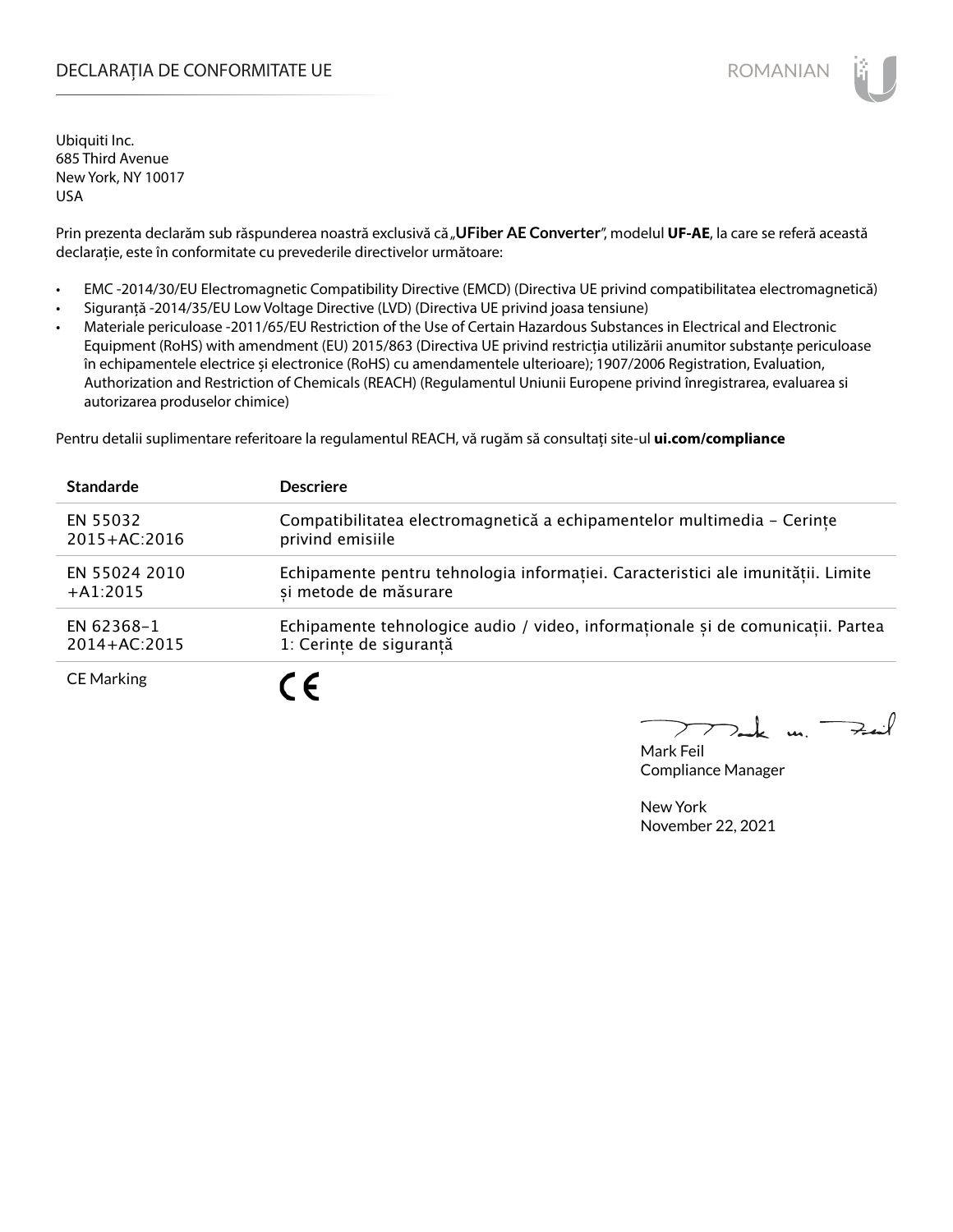### DEKLARACJA ZGODNOŚCI UE POLISH POLISH

Ubiquiti Inc. 685 Third Avenue New York, NY 10017 USA

Niniejszym oświadczam z naszą wyłączną odpowiedzialnością, że **UFiber AE Converter**, model **UF-AE**, do którego odnosi się niniejsza deklaracja, jest zgodny z przepisami Dyrektyw

- EMC -2014/30/Dyrektywa Zgodności Elektromagnetycznej UE (EMCD)
- Bezpieczeństwo -2014/35/Dyrektywa Niskiego Napięcia UE (LVD)
- Materiały Niebezpieczne -2011/65/Restrykcje Dotyczące Użycia NIektórych Niebezpiecznych Substancji w Sprzęcie Elektrycznym i Elektronicznym UE (RoHS) ze zmianą (UE) 2015/863; 1907/2006 Rejestracja, Ocena, Zezwolenie i Restrykcje Dotyczące Chemikaliów (REACH)

Aby uzyskać dodatkowe informacje REACH, należy przejść do **ui.com/compliance**

| <b>Normy</b>      | <b>Opis</b>                                                                |
|-------------------|----------------------------------------------------------------------------|
| EN 55032          | Kompatybilność elektromagnetyczna sprzętu multimedialnego – Wymagania      |
| $2015 + AC:2016$  | emisyjne                                                                   |
| EN 55024 2010     | Sprzęt technologii informatycznej - Charakterystyka odporności - Limity i  |
| $+A1:2015$        | metody pomiarowe                                                           |
| EN 62368-1        | Audio/wideo, sprzęt technologii informatycznej i komunikacyjnej – Część 1: |
| $2014 + AC:2015$  | Wymagania dotyczące bezpieczeństwa                                         |
| <b>CE Marking</b> |                                                                            |

 $\Rightarrow$ il  $\mathbf{u}$ 

Mark Feil Compliance Manager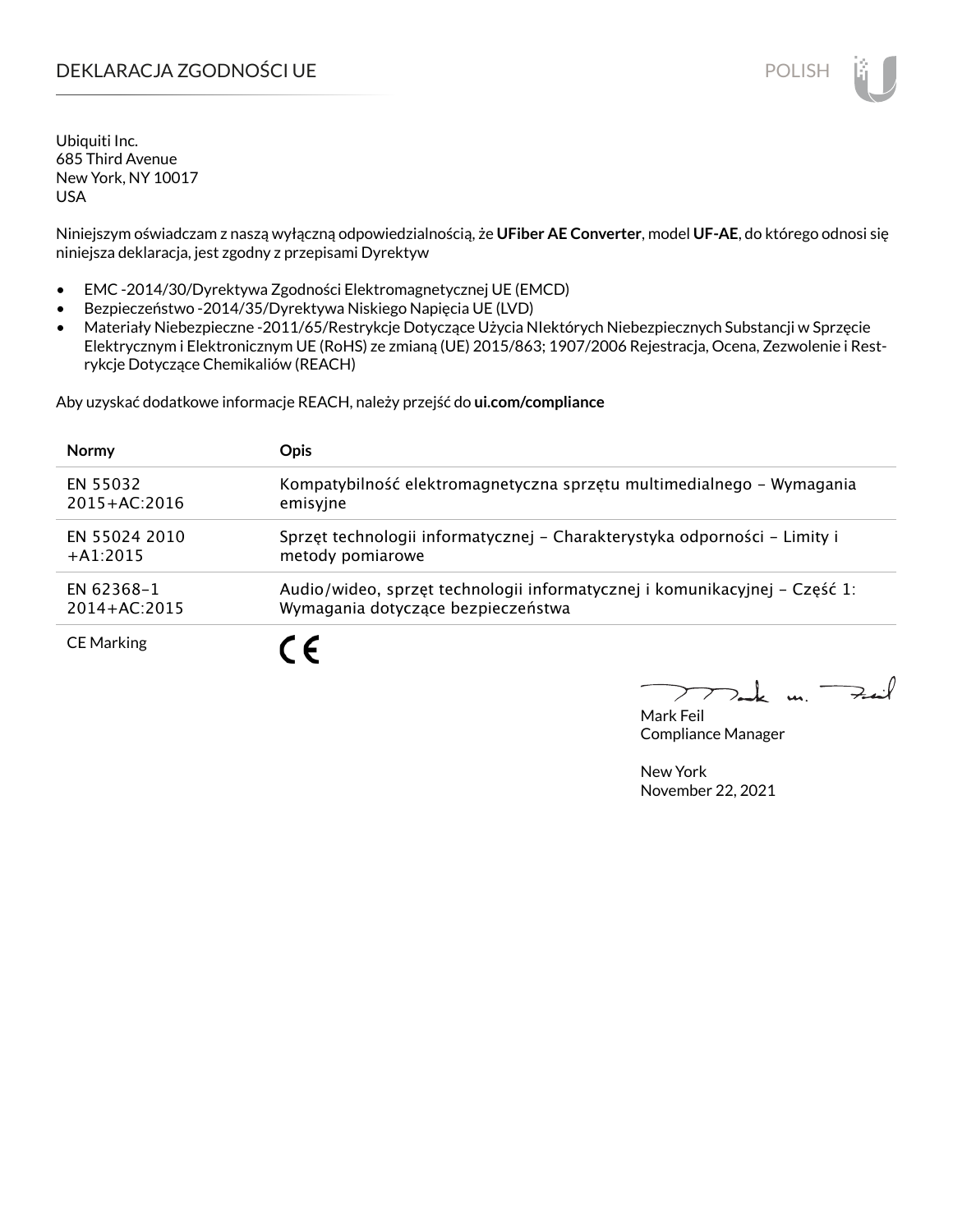# IZJAVA EU O SKLADNOSTI SLOVENIAN

Ubiquiti Inc. 685 Third Avenue New York, NY 10017 USA

S tem dokumentom na lastno odgovornost izjavljamo, da je naprava **UFiber AE Converter**, model **UF-AE**, na katerega se ta izjava nanaša, v skladu z določbami naslednjih direktiv:

- EMC -2014/30/EU Direktiva o elektromagnetni združljivosti (EMCD)
- Varnost -2014/35/EU Direktiva o nizkonapetostni opremi (LVD)
- Nevarne snovi -2011/65/EU Direktiva o omejevanju uporabe nekaterih nevarnih snovi v električni in elektronski opremi (RoHS) s spremembo (EU) 2015/863; 1907/2006 Uredba o registraciji, evalvaciji, avtorizaciji in omejevanju kemikalij (REACH)

Več podrobnosti o REACH uredbi si poglejte na **ui.com/compliance**

| <b>Standardi</b>  | <b>Opis</b>                                                                   |
|-------------------|-------------------------------------------------------------------------------|
| EN 55032          | Elektromagnetna združljivost večpredstavnostne opreme - Zahteve glede         |
| $2015 + AC:2016$  | elektromagnetnega sevanja                                                     |
| FN 55024 2010     | Oprema za informacijsko tehnologijo - Karakteristike odpornosti proti motnjam |
| $+ A1:2015$       | - Mejne vrednosti in merilne metode                                           |
| EN 62368-1        | Oprema za avdio/video, informacijsko in komunikacijsko tehnologijo – 1. del:  |
| $2014 + AC:2015$  | Varnostne zahteve                                                             |
| <b>CE Marking</b> |                                                                               |

 $k$  un  $\rightarrow$ 

Mark Feil Compliance Manager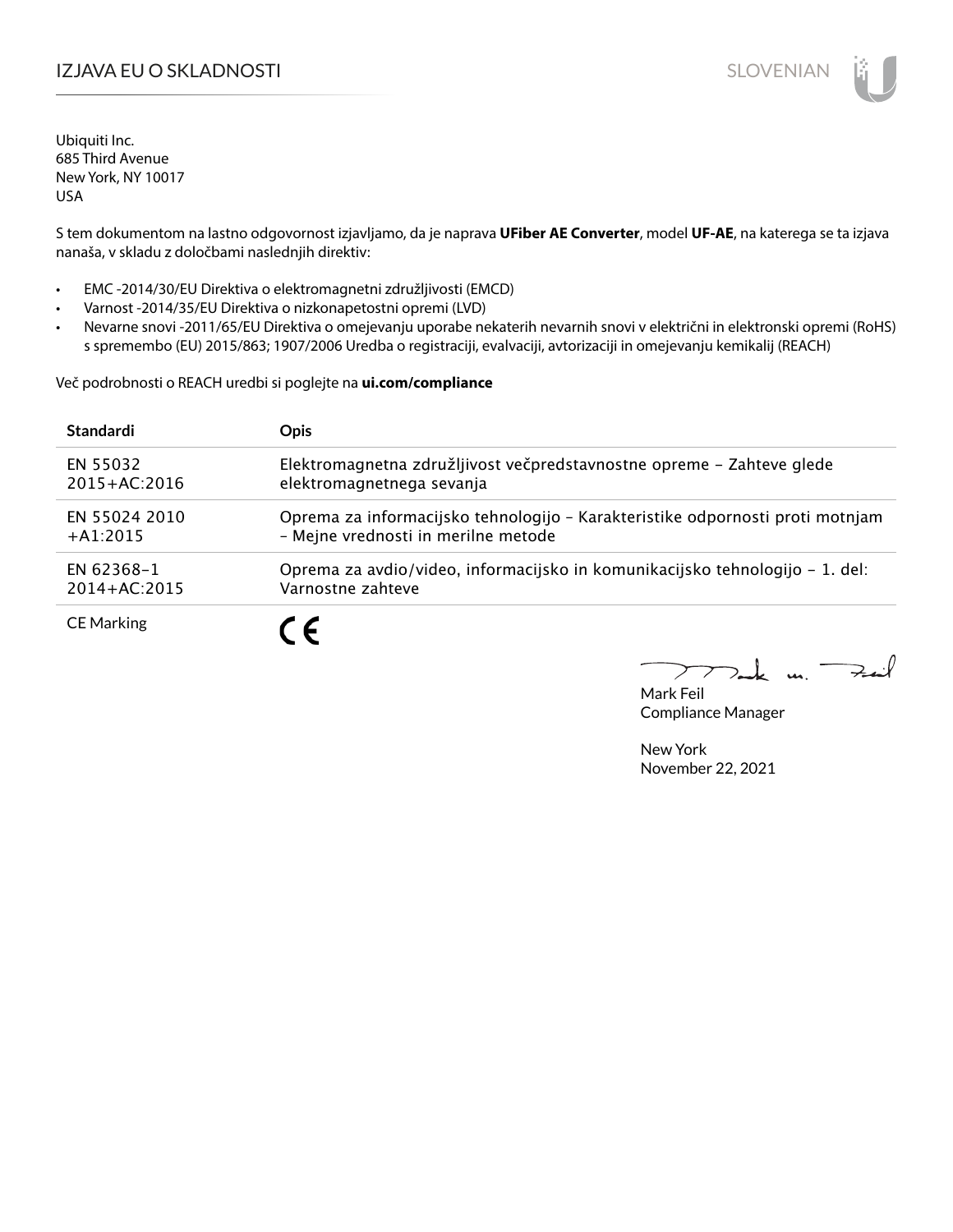

Διά του παρόντος δηλώνουμε με αποκλειστική ευθύνη μας ότι το **UFiber AE Converter**, μοντέλο **UF-AE**, στο οποίο αναφέρεται η παρούσα δήλωση, είναι σύμφωνο με τις διατάξεις των Οδηγιών

- EMC Οδηγία Ηλεκτρομαγνητικής Συμβατότητας (EMCD) 2014/30/ΕΕ
- Ασφάλεια Οδηγία Χαμηλής Τάσης (LVD) 2014/35/ΕΕ
- Επικίνδυνα Υλικά Περιορισμός της Χρήσης Ορισμένων Επικίνδυνων Ουσιών σε Ηλεκτρικό και Ηλεκτρονικό Εξοπλισμό (RoHS) 2011/65/ΕΕ με τροποποίηση (ΕΕ) 2015/863. Καταχώριση, Αξιολόγηση, Εξουσιοδότηση και Περιορισμός Χημικών Ουσιών (REACH) 1907/2006

Για περισσότερες λεπτομέρειες σχετικά με το REACH, παρακαλούμε ανατρέξτε στη διεύθυνση **ui.com/compliance**

| Πρότυπα           | Περιγραφή                                                            |
|-------------------|----------------------------------------------------------------------|
| EN 55032          | Ηλεκτρομαγνητική συμβατότητα εξοπλισμού πολυμέσων - Απαιτήσεις       |
| $2015 + AC:2016$  | εκπομπών                                                             |
| EN 55024 2010     | Εξοπλισμός τεχνολογίας πληροφοριών - Χαρακτηριστικά θωράκισης - Όρια |
| $+41:2015$        | και μέθοδοι μέτρησης                                                 |
| EN 62368-1        | Εξοπλισμός τεχνολογίας ήχου/εικόνας, πληροφορικής και επικοινωνιών - |
| $2014 + AC:2015$  | Μέρος 1: Απαιτήσεις ασφάλειας                                        |
| <b>CE Marking</b> |                                                                      |

Fail  $\mathbf{r}$ 

Mark Feil Compliance Manager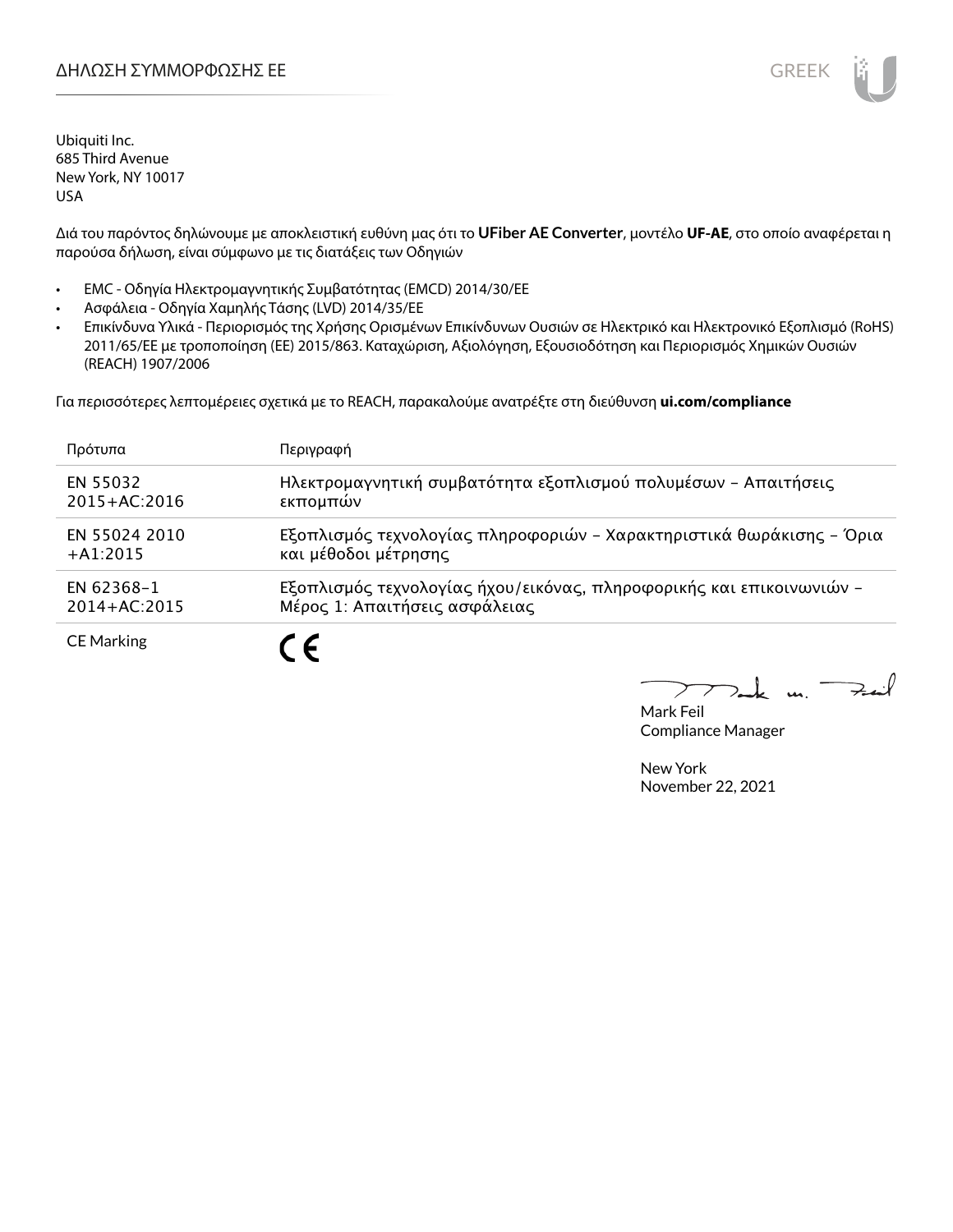# EÚ VYHLÁSENIE O SÚHLASE SLOVAK SLOVAK

Ubiquiti Inc. 685 Third Avenue New York, NY 10017 USA

Týmto prehlasuje, na našu výlučnú zodpovednosť, že **UFiber AE Converter**, model **UF-AE**, ktorého sa toto vyhlásenie týka, je v súlade s ustanoveniami Smerníc

- EMC -2014/30/EÚ Smernica o Elektromagnetickej Kompatibilite (EMCD)
- Bezpečnosť -2014/35/EÚ Smernica o Nízkom Napätí (LVD)
- Nebezpečné Materiály -2011/65/EÚ Obmedzenie Používania Určitých Nebezpečných Látok v Elektrických a Elektronických Zariadeniach (RoHS) s dodatkom (EÚ) 2015/863; 1907/2006 Registrácia, Hodnotenie, Autorizácia a Obmedzenie chemikálií (REACH)

Ďalšie informácie o REACH môžete nájsť na **ui.com/compliance**

| Štandardy         | <b>Popis</b>                                                               |
|-------------------|----------------------------------------------------------------------------|
| EN 55032          | Elektromagnetická kompatibilita multimediálnych zariadení - emisné         |
| $2015 + AC:2016$  | požiadavky                                                                 |
| EN 55024 2010     | Zariadenia informačných technológií – Charakteristiky odolnosti – Limity a |
| $+A1:2015$        | metódy merania                                                             |
| EN 62368-1        | Zariadenia audio/video, informačnej a komunikačnej technológie – časť 1:   |
| $2014 + AC:2015$  | Bezpečnostné požiadavky                                                    |
| <b>CE Marking</b> | $\overline{\phantom{a}}$                                                   |

كمنعة m. -

Mark Feil Compliance Manager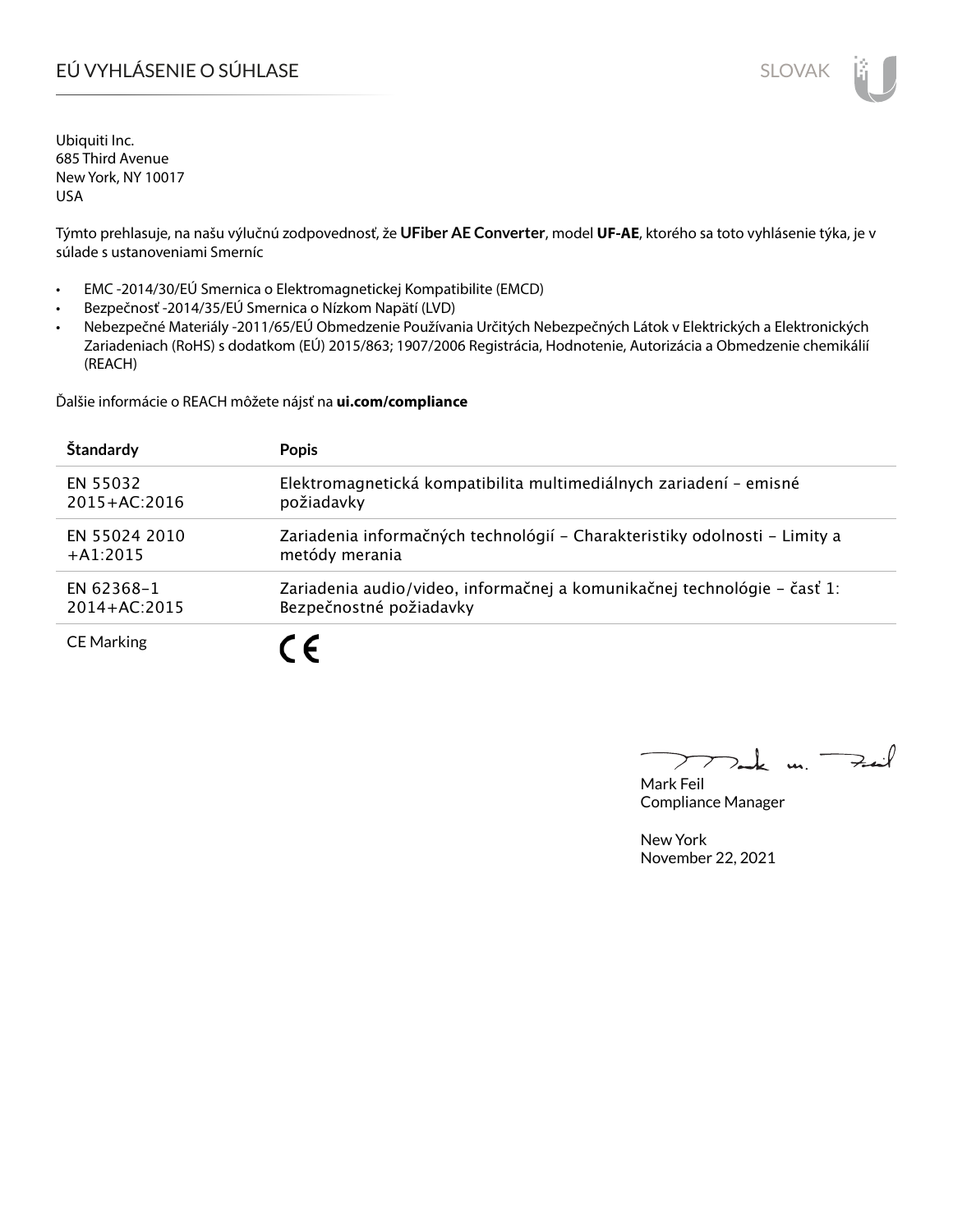### ES ATBILSTĪBAS DEKLARĀCIJA LATVIAN

Ubiquiti Inc. 685 Third Avenue New York, NY 10017 USA

Vienīgi uz savu atbildību deklarējam, ka iekārtas "**UFiber AE Converter**" modelis "**UF-AE**", uz ko attiecas šī deklarācija, atbilst šādu direktīvu noteikumiem:

- elektromagnētiskā saderība 2014/30/ES Elektromagnētiskās saderības direktīva (EMCD);
- drošība 2014/35/ES Zemsprieguma direktīva (LVD);
- bīstami materiāli 2011/65/ES Atsevišķu bīstamu ķīmisko vielu izmantošanas ierobežojumi elektriskajās un elektroniskajās iekārtās (RoHS) ar grozījumu (ES) 2015/863; 1907/2006 Ķīmisko vielu reģistrēšana, novērtēšana, atļaušana un ierobežošana (REACH).

Papildinformāciju par REACH lūdzam skatīt tīmekļa vietnē **ui.com/compliance**

| <b>Standarti</b>               | <b>Apraksts</b>                                                                                                |
|--------------------------------|----------------------------------------------------------------------------------------------------------------|
| EN 55032<br>2015+AC:2016       | Multivides iekārtu elektromagnētiskā saderība - Emisijai piemērojamās prasības                                 |
| EN 55024 2010<br>$+41:2015$    | Informācijas tehnoloģijas iekārtas - Traucējumnoturības raksturlielumi -<br>Robežvērtības un mērīšanas metodes |
| EN 62368-1<br>$2014 + AC:2015$ | Audio/video, informācijas un komunikācijas tehnoloģiju aprīkojums - 1. daļa:<br>Drošības prasības              |
| <b>CE Marking</b>              | $\epsilon$                                                                                                     |

 $k$  un  $\rightarrow$ 

Mark Feil Compliance Manager